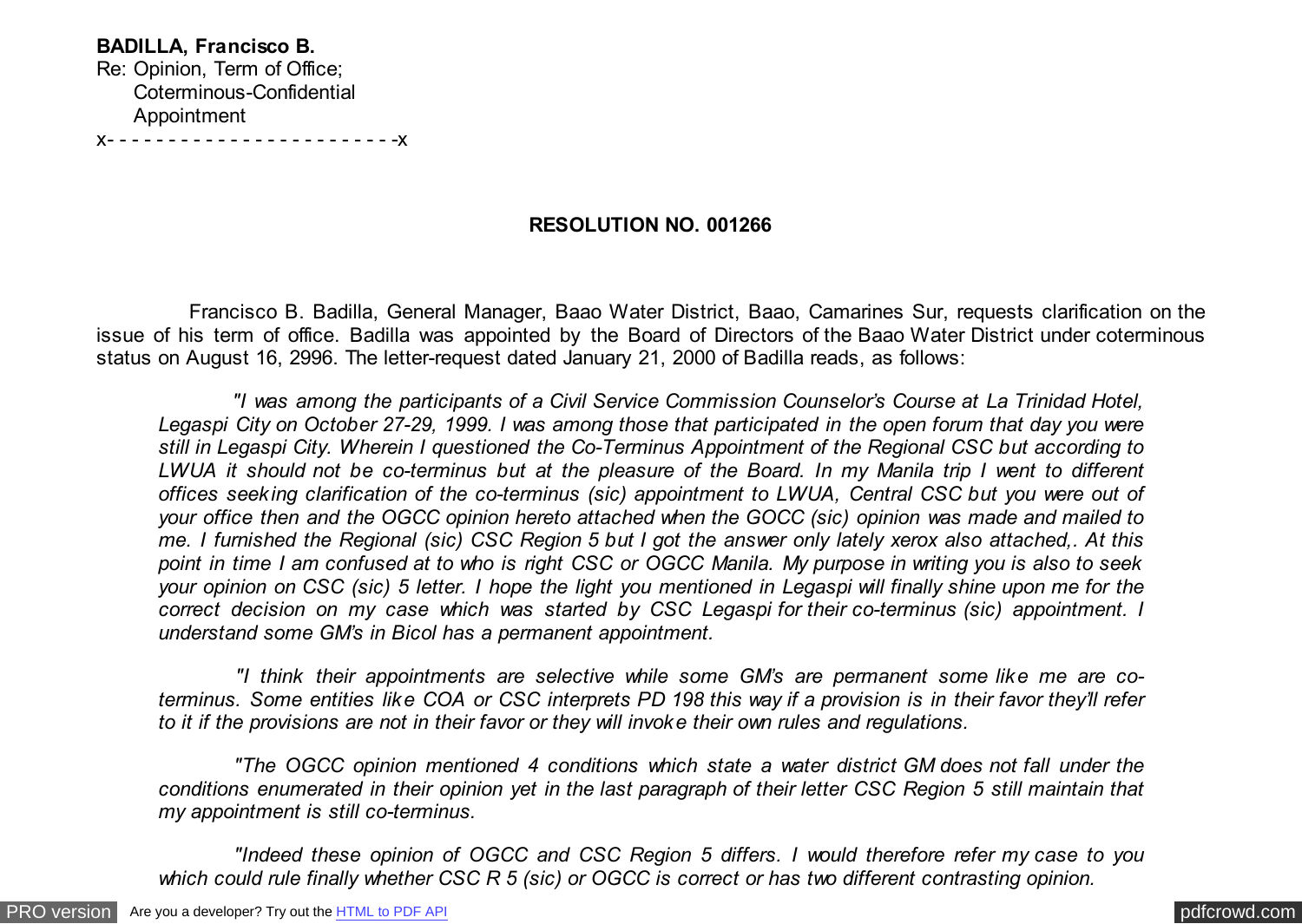*"Finally I hope your office can give the correct and final rule sorrounding (sic) my co-terminus appointment. The light you mentioned in Legaspi will come to me to guide us (sic) in my search for the correct interpretation of my course."*

 In a letter dated February 15, 1999, the Office for Legal Affairs, this Commission had rendered an Opinion regarding the issue of the term of office of Badilla, to wit:

 *"This refers to your letter dated January 7, 1999, requesting clarification relative to your appointment as General Manger under co-terminous status, in the Baao Water District (BWD).*

 *"Your request is in the light of the letter by the Baao Water District former Chairman, Juan B. Barbara to the Board of Directors and the Memorandum of the Acting Chairman to all BWD personnel reminding that your term of office ended on December 31, 1998 as the term of office of the members of the board that appointed you had already ended. According to you, Barbara is interpreting the issue to his own advantage and personal gain.*

 *"The documents submitted in support of your query show that your appointment as General Manager F issued on August 16, 1996 was signed by the former Chairman Juan B. Barbara under Coterminous" status. In the absence of any other information or collatilla on the face of your appointment, it appears thus, that the status of your appointment is coterminous with the appointing authority, specifically, the Board which appointed you.*

 *"Under Section 14 (2), Rule V of the Omnibus Civil Service Rules Implementing Book V of the Administrative Code of 1987, an appointment coterminous with the appointing authority is co-existent with the tenure of the appointing authority or at his pleasure. Hence, your appointment being co-terminous with the Board of Directors which appointed you, was subject to the pleasure or co-existent with the tenure of said board members. Since the tenure of the members of the Board which appointed you had already ended, it means that your own term of office as General Manger has also ended. Be that as it may, we are of the view that in the absence of a provision of law to the contrary, you may be reappointed to the same position at the discretion, however, of the new Board of Directors."*

 In order to finally resolve the issue on the extent of the term of office of Badilla, the following provision of Rule III of CSC Memorandum Circular No. 40, series of 1998 must be examined, to wit:

 *"Section 2. Employment Status in General.*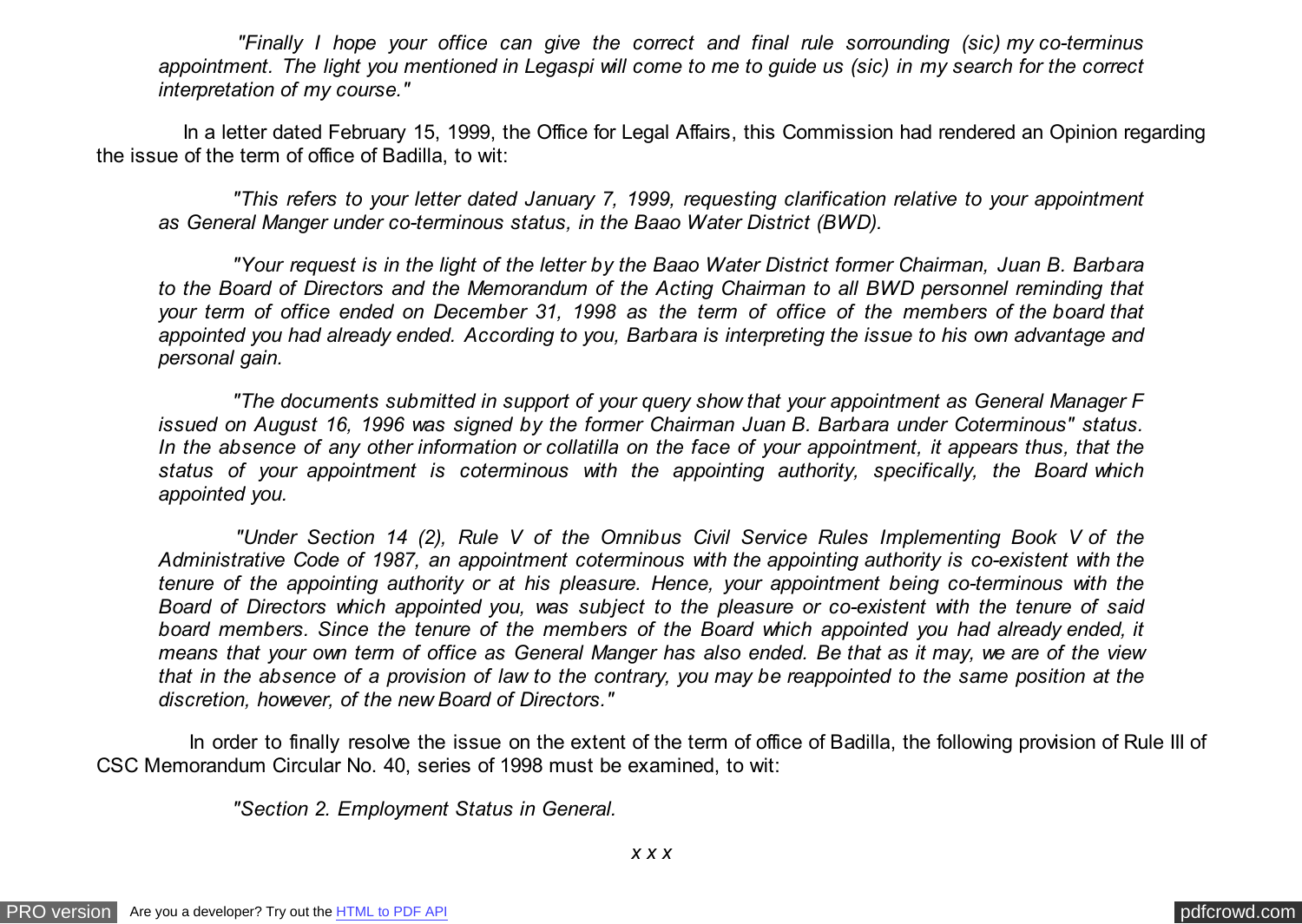*"d. Coterminous - issued to a person whose entrance and continuity in the service is based on the trust and confidence of the appointing authority or of the head of the organizational unit where assigned, or co-existent with the incumbent, or limited by the duration of the project, or co-existent with the period for which an agency or office was created. Specifically, the categories of co-terminus appointments are :*

*'a. co-terminous with the appointing authority;*

*'b. co-terminous with the head of organizational unit where assigned ;*

*'c. co-terminous with the incumbent;*

*'d. co-terminous with the project;*

*and*

*'e. co-terminous with the life span of the agency."*

 From the foregoing, it can be deduced that as a general rule, all officers and employees of the Civil Service whose appointments are under coterminous status shall serve for the full term of the appointing authority, head of the organizational unit, incumbent, or the duration of the project and life span of the agency.

 However, the security of tenure and the effectivity of appointments of those belonging to item (a) and (b) are based on the trust and confidence of the appointing authority or the head of organizational unit where they are assigned. This means that they may be separated from the service, earlier than the term of office of the appointing authority once this trust and confidence is lost or upon the separation of the appointing authority or head of organizational unit, as the case may be.

 On the other hand, the security of tenure and the effectivity of the appointment of the second group of coterminous appointments (c, d, and e) are dependent on the duration of the service of the incumbent of the position or the duration of the project or the period for which an agency or office was created. Therefore, these co-terminus employees may not be removed from the service during the said periods except for cause.

 A perusal of the appointment issued to Badilla reveals that it is under coterminous status. However, what needs clarification is the "term" of the appointee. To resolve the issue, we have interpreted **Section 23 of P.D. 198, as amended by P.D. Nos 768 and 1479 (Charter of the Local Water Utilities Administration [LWUA] ),** which provides that:

 *"Section 23. The General Manager - At the first meeting of the Board, or as soon thereafter as practicable, the Board shall appoint, by a majority vote, a general manager and shall define his duties and fix his compensation. Said officer shall serve at the pleasure of the Board (Underscoring supplied)"*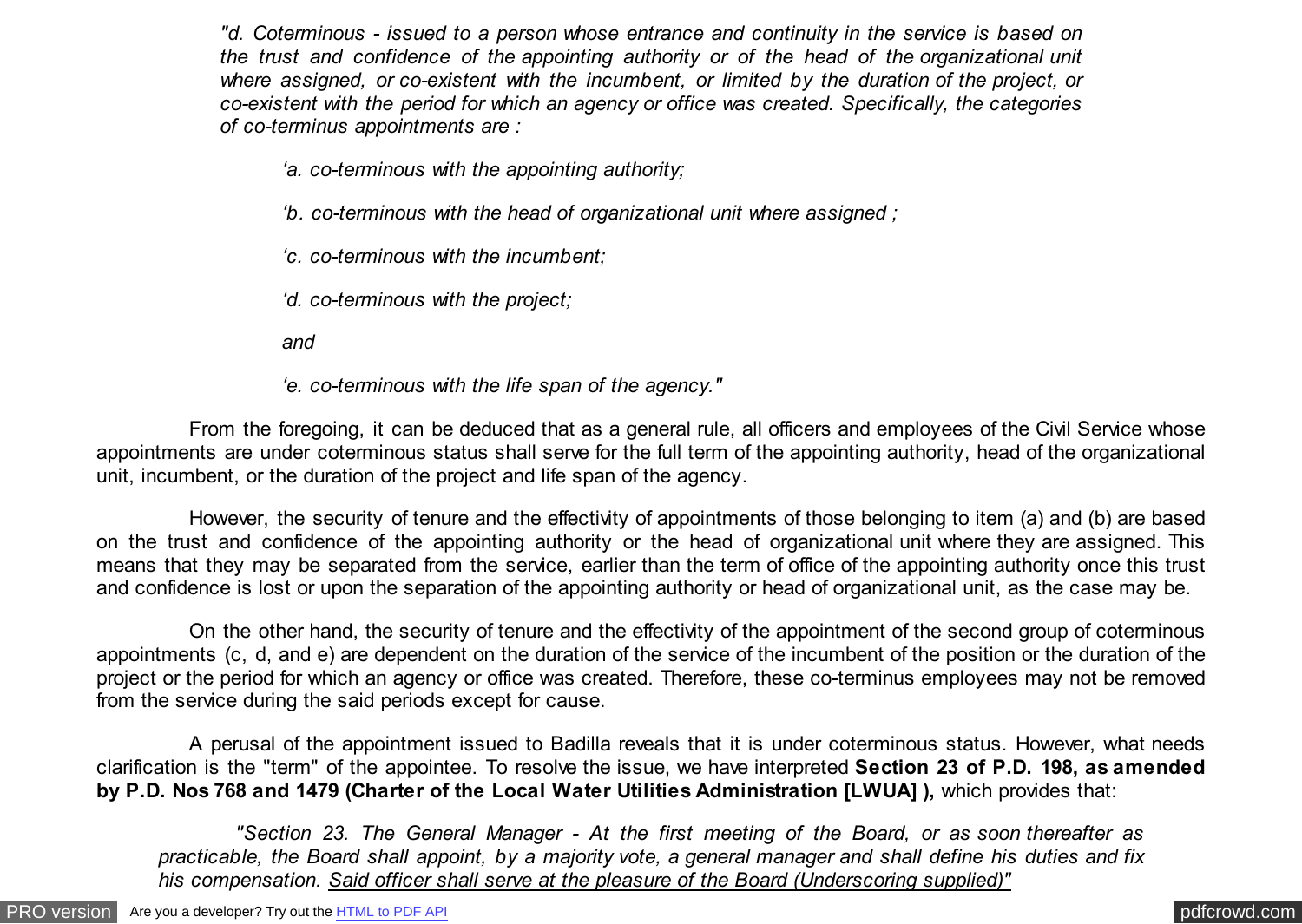It is claimed that the phrase, "at the pleasure of the Board" was interpreted, in a letter dated October 7, 1999, by the Office of the Government Corporate Counsel (OGCC) to mean that the term of office of the General Manager has no fixed term and Badilla can serve as General Manager as long as the Board of Directors does not remove him from office.

 On the other hand, the Civil Service Commission Regional Office No. V also rendered an opinion dated January 10, 2000, stating that the status of Badilla's appointment remain as co-terminous with the Board of Directors.

 At this point, it is worth mentioning that the Civil Service Commission, has the sole authority to determine all questions relating to personnel and other Civil Service matters. **(Section 12 (5), Chapter 3, Subtitle A, Title I, Book V of the Administrative Code of 1987 or Executive Order No. 292)**

 The Commission finds that the term of office of General Manager Badilla has already expired on December 31, 1998. Since the appointment issued to Badilla was under "Coterminous" status, then his term of office is dependent on the term of office of the appointing authority which, in this case, is the Board of Directors of the Baao Water District.

 As culled from the records, the effectivity and expiration of the appointments of the Board of Directors of the said Water District which appointed Badilla are, as follows:

*Effectivity of Appointment Expiration of Appointment*

| "Engr. Juan B. Montenegro, Jr. January 1, 1989 |                 | December 31, 1994 |
|------------------------------------------------|-----------------|-------------------|
| "Mrs. Aurora B. Fajardo                        | January 1, 1991 | December 31, 1996 |
| "Mrs. Patrocina Orqueta                        | July 1, 1992    | December 31 1994  |
| "Mr. Francisco Brinas                          | July 1, 1992    | December 31, 1996 |
| "Mr. Juan B. Barbara                           | January 1, 1993 | December 31, 1998 |

 Since, Juan B. Barbara is the last Member of the Board, whose term expired on December 31, 1998, then the term of office of Badilla has already expired on the same date. Hence, Badilla has no appointment to speak of after the said date.

 **WHEREFORE**, the Commission hereby rules that the Coterminous appointment issued to General Manager Francisco B. Badilla of the Baao Water District already expired on December 31, 1998.

Quezon City, MAY 24 2000